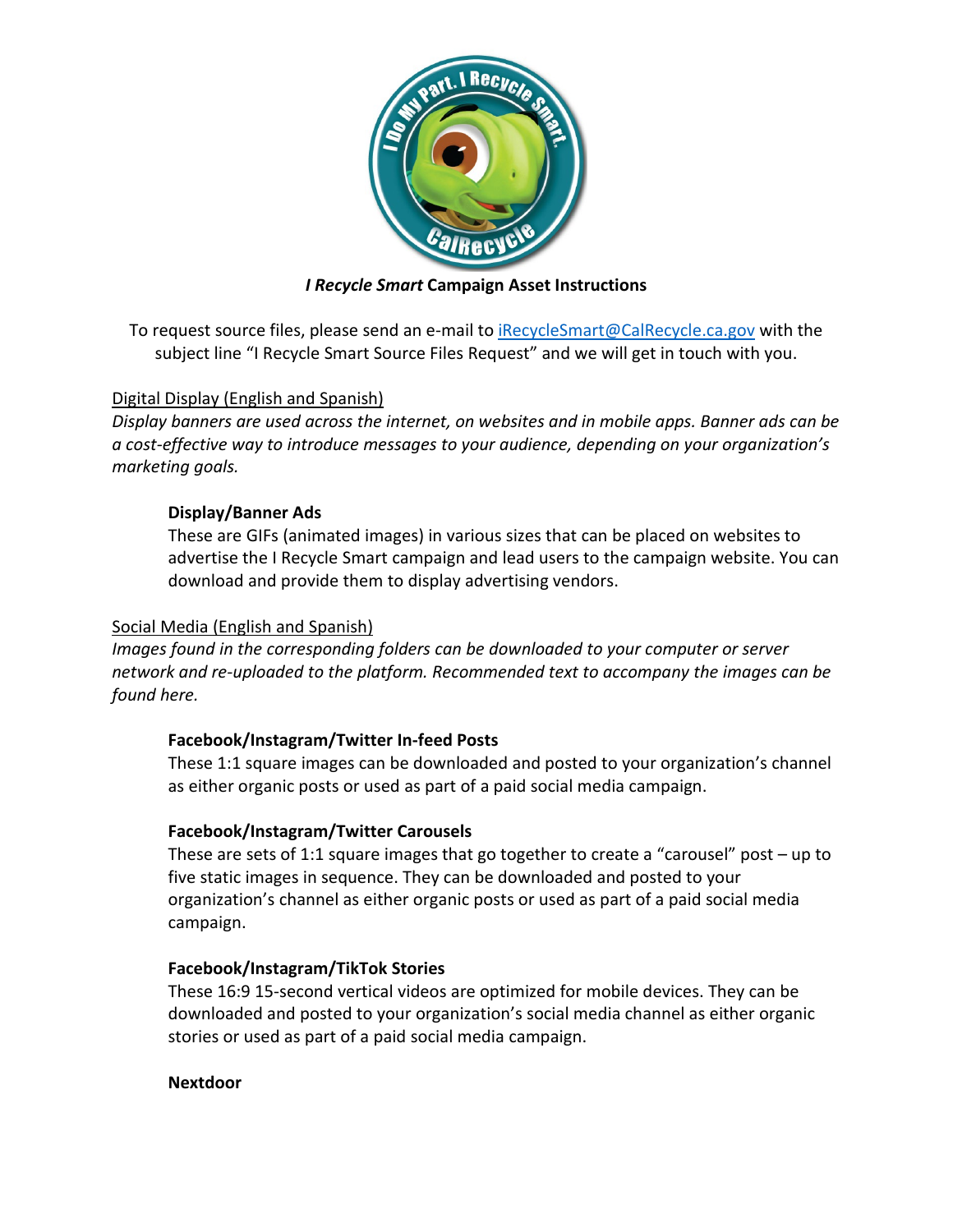These images (various sizes) can be downloaded and used to place paid advertisements on the Nextdoor platform.

#### **Pinterest**

These 1000x1500 images can be downloaded and used to place paid advertisements on the Pinterest platform.

### Out-of-home Advertisements (English Only)

*The I Recycle Smart campaign has developed ad formats to fit shopping cart placards, as well as placements on public transportation on the sides ("Kings") and tail ends ("Tails") of buses.* 

# **Shopping Cart Ads**

These are ready-to-place PDFs that can be downloaded and provided to a vendor to place as shopping cart ads in your jurisdiction. The QR code printed on the ad leads to the iRecycleSmart.com website.

#### **Transit – Bus Tails**

These are ready-to-place PDFs that can be downloaded and provided to a vendor to place as bus tail (the lower portion of the back of the bus) ads in your jurisdiction.

#### **Transit – Bus Kings**

These are ready-to-place PDFs that can be downloaded and provided to a vendor to place as bus king (the exterior on either side of the bus) ads in your jurisdiction.

# Audio (English and Spanish)

*Files found in this folder are produced radio spots and live read scripts that can be used as ads on terrestrial and streaming radio stations.*

#### **:15 and :30 Radio Spots**

These files are :15 and :30 spots that can be downloaded and provided to a vendor to place either as terrestrial (AM/FM) or streaming (Pandora, Spotify, etc.) ads.

# **Live Read Scripts**

These scripts can be provided to a vendor or terrestrial (AM/FM) radio station to have an announcer read live on air. :15 and :10 scripts are available in English and :15 scripts are available in Spanish.

#### Videos (English and Spanish)

*Videos found in this folder can be downloaded to your computer or server network and reuploaded to your website or social media accounts.* 

# **:05, :15, :30 Campaign Videos**

These videos communicate the campaign's general messaging and highlight the importance of emptying and drying containers before recycling them*.* They can be